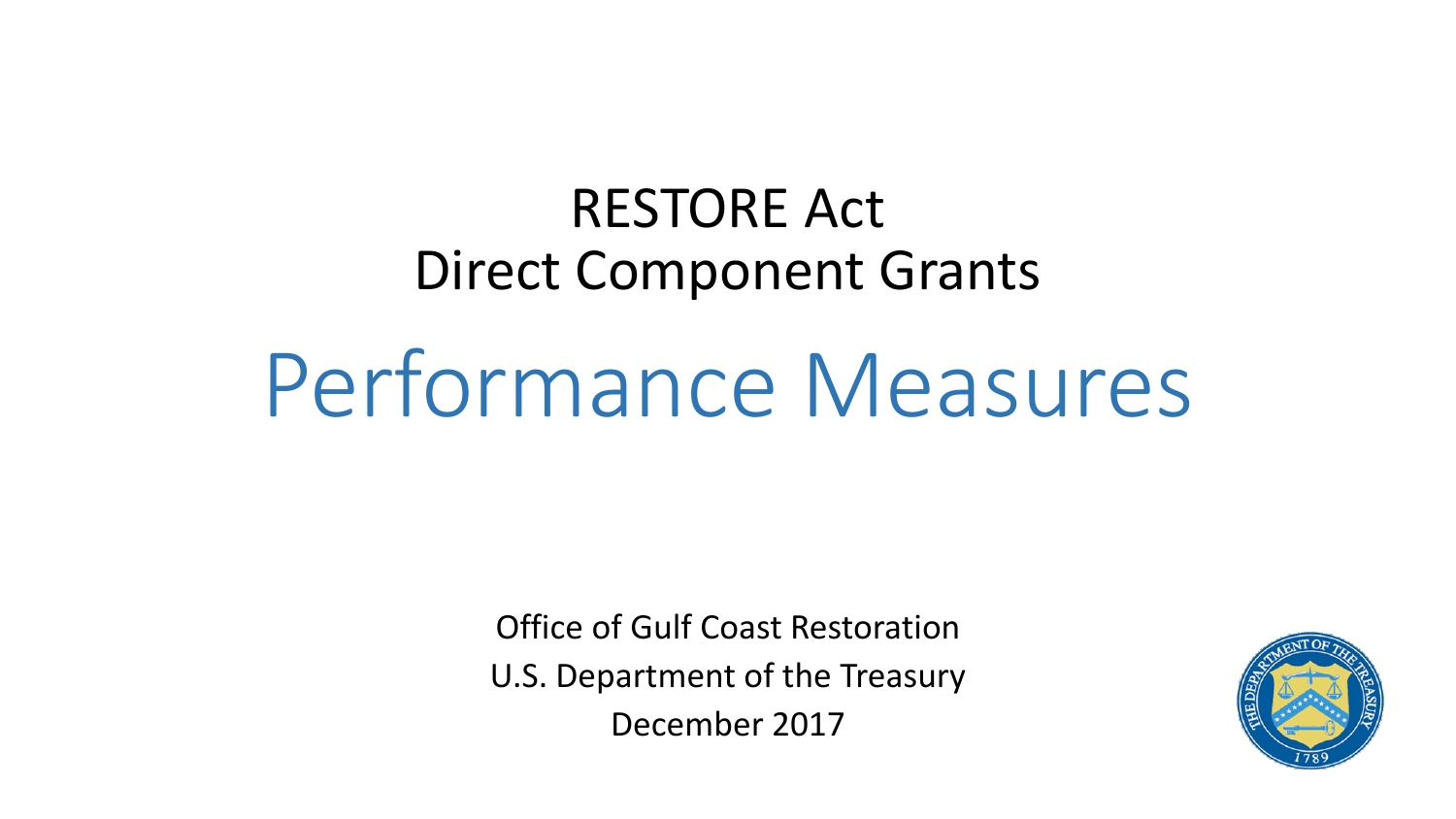## **Outline**

- Why measure project performance? 1.
- Best practices for designing performance measures 2.
- Performance measures vs. project milestones 3.
- List of recommended performance measures 4.
- 5. Tips and suggestions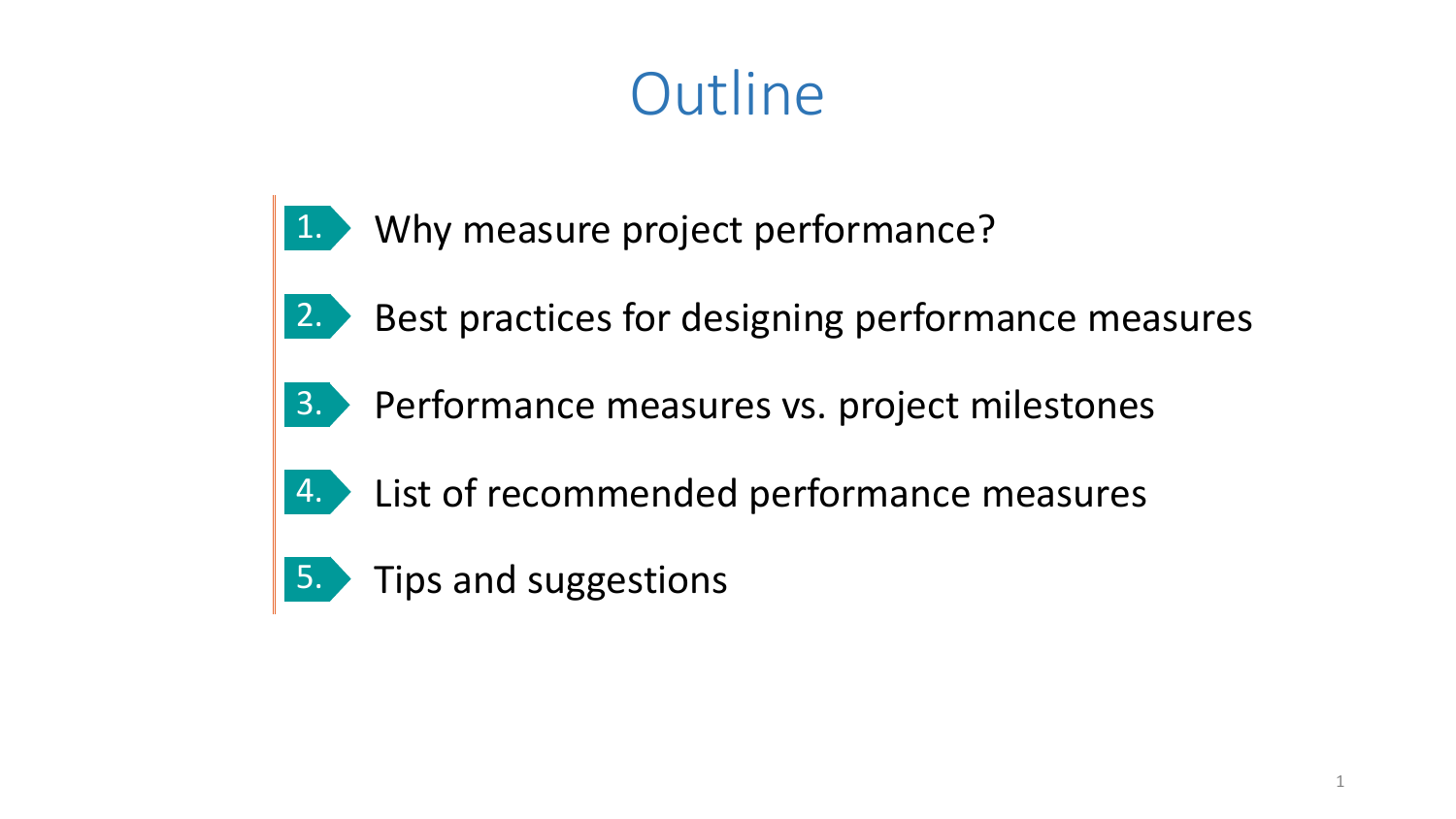# Why measure project performance?

### **It's Required:**

• Performance measures and reporting are required by the *OMB Uniform Guidance* at 2 C.F.R. 200.301

*The recipient's performance should be measured in a way that will help the Federal awarding agency and other non-Federal entities to improve project outcomes, share lessons learned, and spread the adoption of promising practices. (2 C.F.R. 200.301 in relevant part)*

- Performance reporting with associated performance measures are required by 2 C.F.R. 200.328
- Direct Component and Centers of Excellence Research grant recipients must report on progress every six months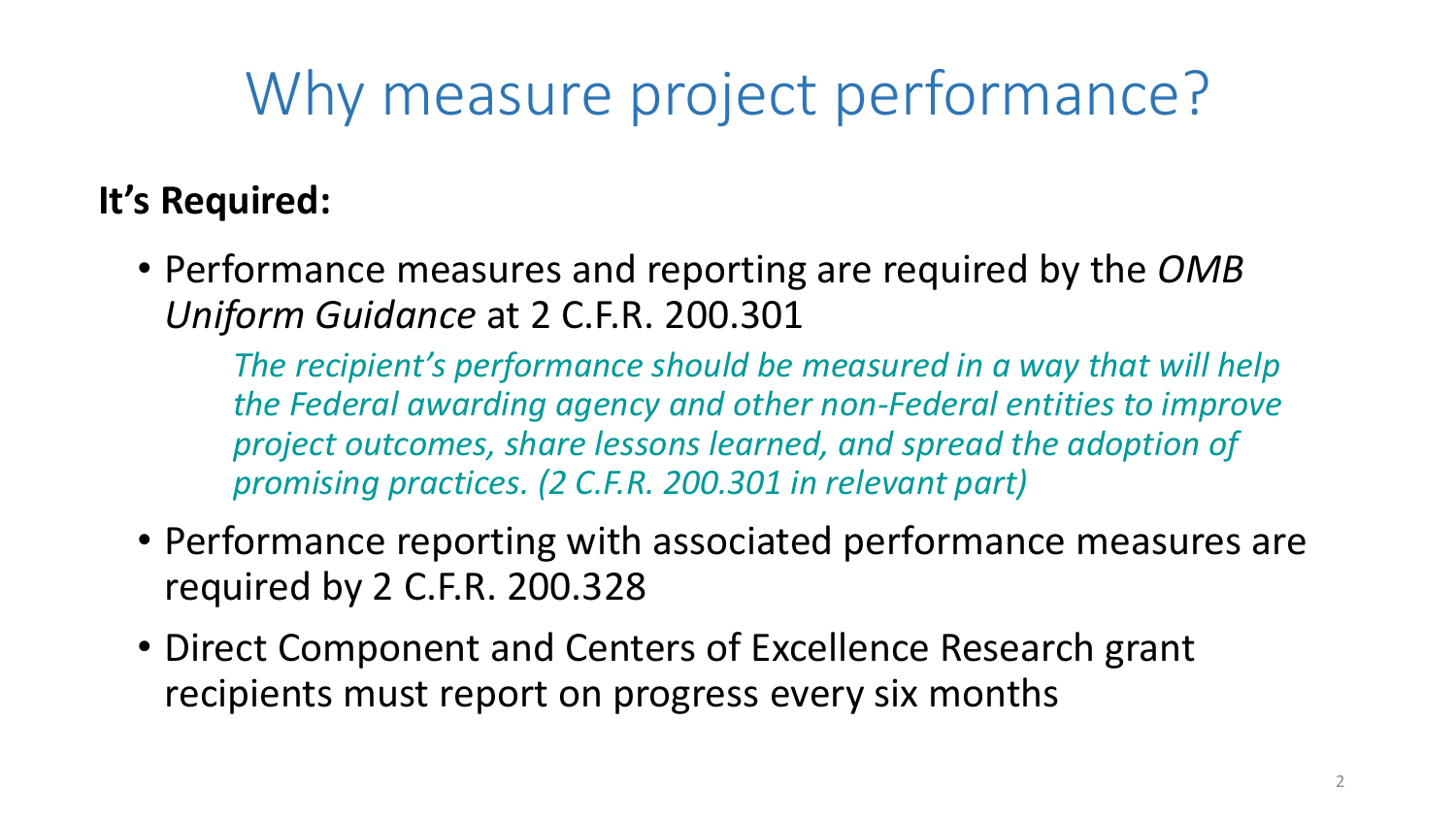# Why measure project performance?

#### **4 benefits of measuring project performance:**

- 1. Determining whether the project achieved its objectives
- 2. Allowing adaptive management of the project
- 3. Reporting on the aggregate benefit of multiple *Deepwater Horizon*-funded projects
- 4. Informing future projects in the Gulf Coast region and beyond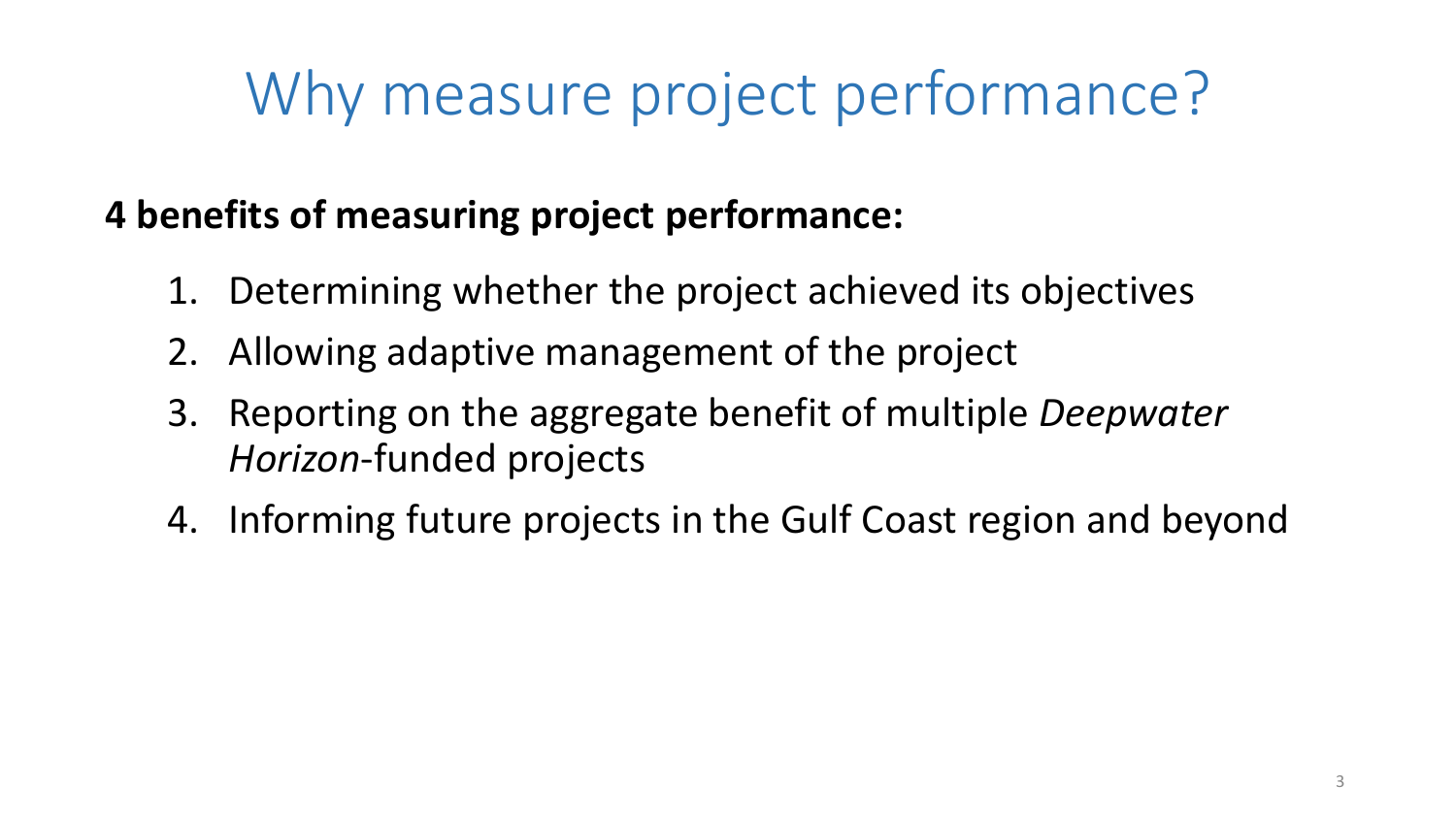## Reporting on project performance

Grantees must submit the following reports at the time of application and every six months:

- Performance Progress Report (SF-PPR)
- RESTORE Act Status of Performance Report
- RESTORE Act Milestones Report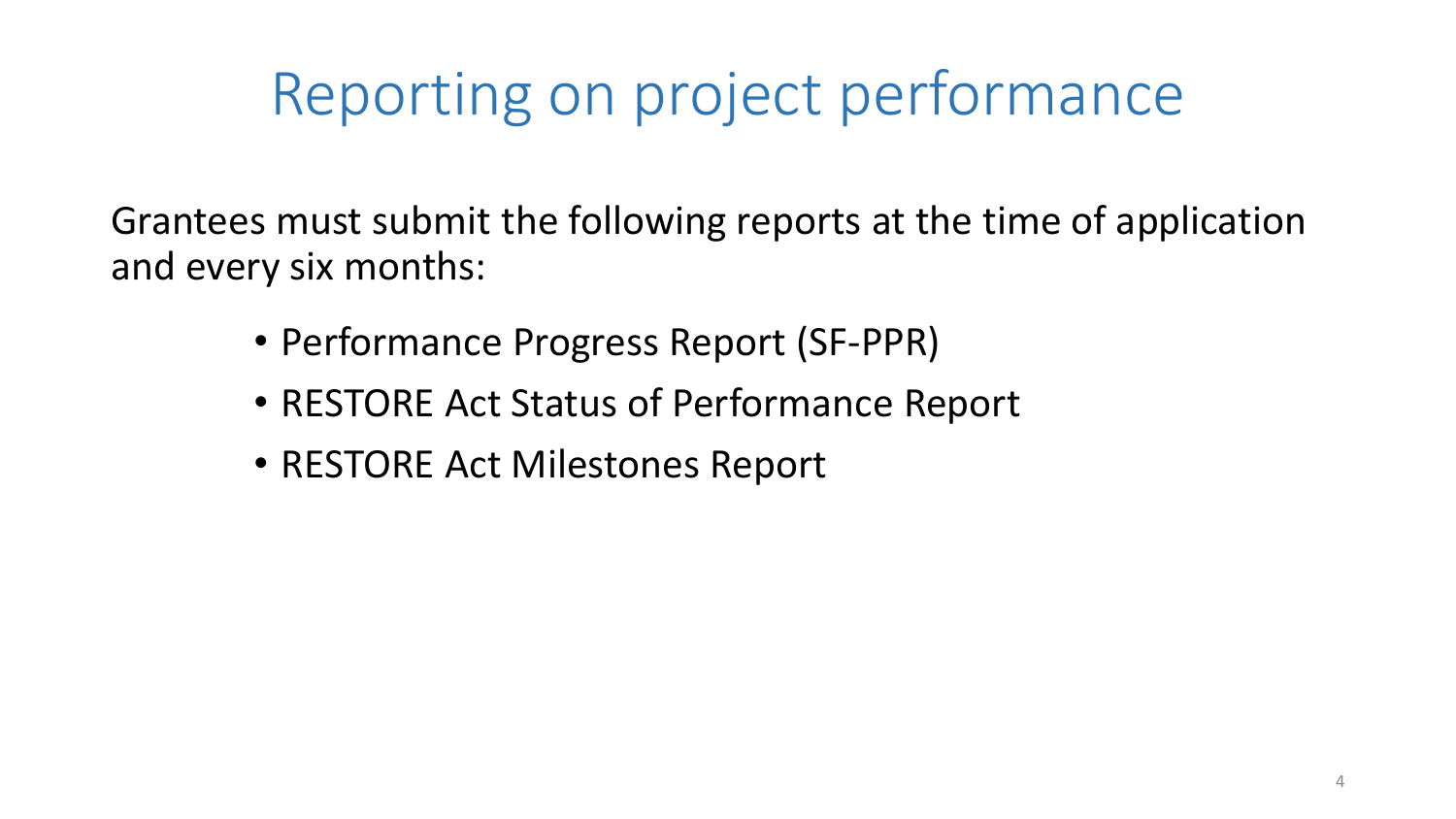#### RESTORE Act Status of Performance Report - Department of the Treasury

OMB Approval No. 1505-0250

| Applicant/Grantee:                                                           |                          |           |                |                 |               |                                        |                                                              |                                                  |                          |  |  |  |
|------------------------------------------------------------------------------|--------------------------|-----------|----------------|-----------------|---------------|----------------------------------------|--------------------------------------------------------------|--------------------------------------------------|--------------------------|--|--|--|
| <b>Title:</b>                                                                |                          |           |                |                 |               |                                        |                                                              |                                                  |                          |  |  |  |
| Reporting Period Ending (Options: initial report, Mar 31,<br><b>Sept 30)</b> |                          |           |                |                 |               |                                        |                                                              |                                                  |                          |  |  |  |
| Goal(s):                                                                     |                          |           |                |                 |               |                                        |                                                              |                                                  |                          |  |  |  |
| <b>Eligible</b><br><b>Activity/</b><br>Discipline #                          |                          | Measure # | <b>Measure</b> | <b>Baseline</b> | <b>Target</b> | <b>Target Date</b><br>(month/<br>year) | <b>Progress</b><br>toward<br>target<br>(reporting<br>period) | <b>Progress</b><br>toward target<br>(cumulative) | <b>Status/Next Steps</b> |  |  |  |
|                                                                              | $\overline{\phantom{a}}$ |           |                |                 |               |                                        |                                                              |                                                  |                          |  |  |  |
|                                                                              | $\overline{\phantom{a}}$ |           |                |                 |               |                                        |                                                              |                                                  |                          |  |  |  |
|                                                                              | $\star$                  |           |                |                 |               |                                        |                                                              |                                                  |                          |  |  |  |
|                                                                              | $\overline{\phantom{a}}$ |           |                |                 |               |                                        |                                                              |                                                  |                          |  |  |  |
|                                                                              | $\overline{\phantom{a}}$ |           |                |                 |               |                                        |                                                              |                                                  |                          |  |  |  |
|                                                                              | $\cdot$                  |           |                |                 |               |                                        |                                                              |                                                  |                          |  |  |  |
|                                                                              | $\overline{\phantom{a}}$ |           |                |                 |               |                                        |                                                              |                                                  |                          |  |  |  |
|                                                                              | $\overline{\phantom{a}}$ |           |                |                 |               |                                        |                                                              |                                                  |                          |  |  |  |
|                                                                              | $\overline{\phantom{a}}$ |           |                |                 |               |                                        |                                                              |                                                  |                          |  |  |  |
|                                                                              | $\overline{\phantom{a}}$ |           |                |                 |               |                                        |                                                              |                                                  |                          |  |  |  |
|                                                                              | $\overline{\phantom{a}}$ |           |                |                 |               |                                        |                                                              |                                                  |                          |  |  |  |
|                                                                              | $\overline{\phantom{a}}$ |           |                |                 |               |                                        |                                                              |                                                  |                          |  |  |  |
|                                                                              | $\star$                  |           |                |                 |               |                                        |                                                              |                                                  |                          |  |  |  |

According to the Paperwork Reduction Act of 1995, no persons are required to respond to a collection of information unless it displays a valid OMB control number. The valid OMB control numberfor this information collection time to review instructions, search existing data resources, gathering and maintaining the data needed, and completing and reviewing the collection of information, should be directed to the Department of the Treasury, Offi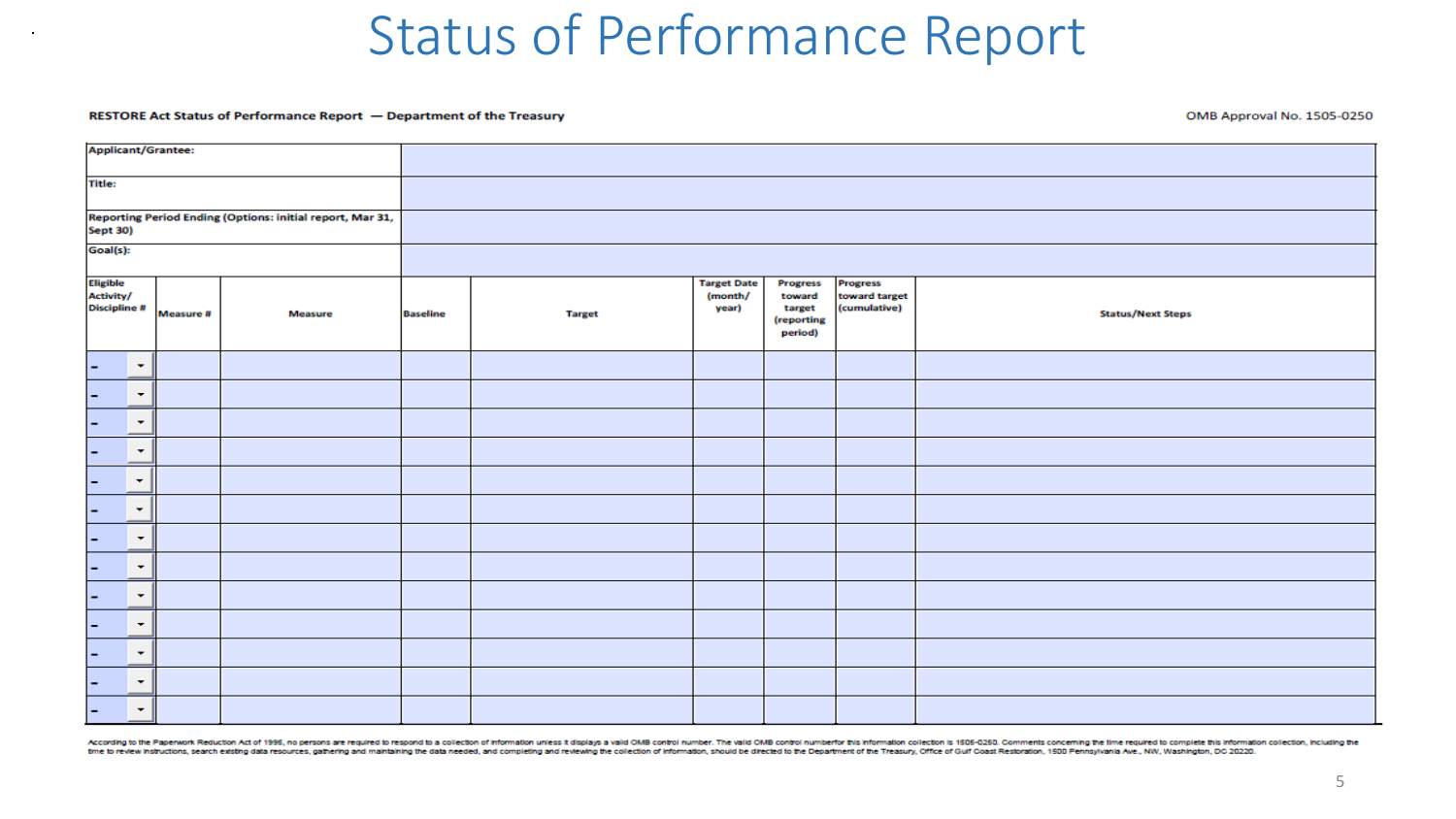## Designing performance measures

### SMART Performance Measures:

- **Specific** indicate exactly what result is expected
- **Measureable** intended result is something that can be measured
- **Attainable** target is reasonably achievable
- **Results-Oriented** measures an end or intermediate outcome
- **Time-Bound** sets a specific time frame for the results to be produced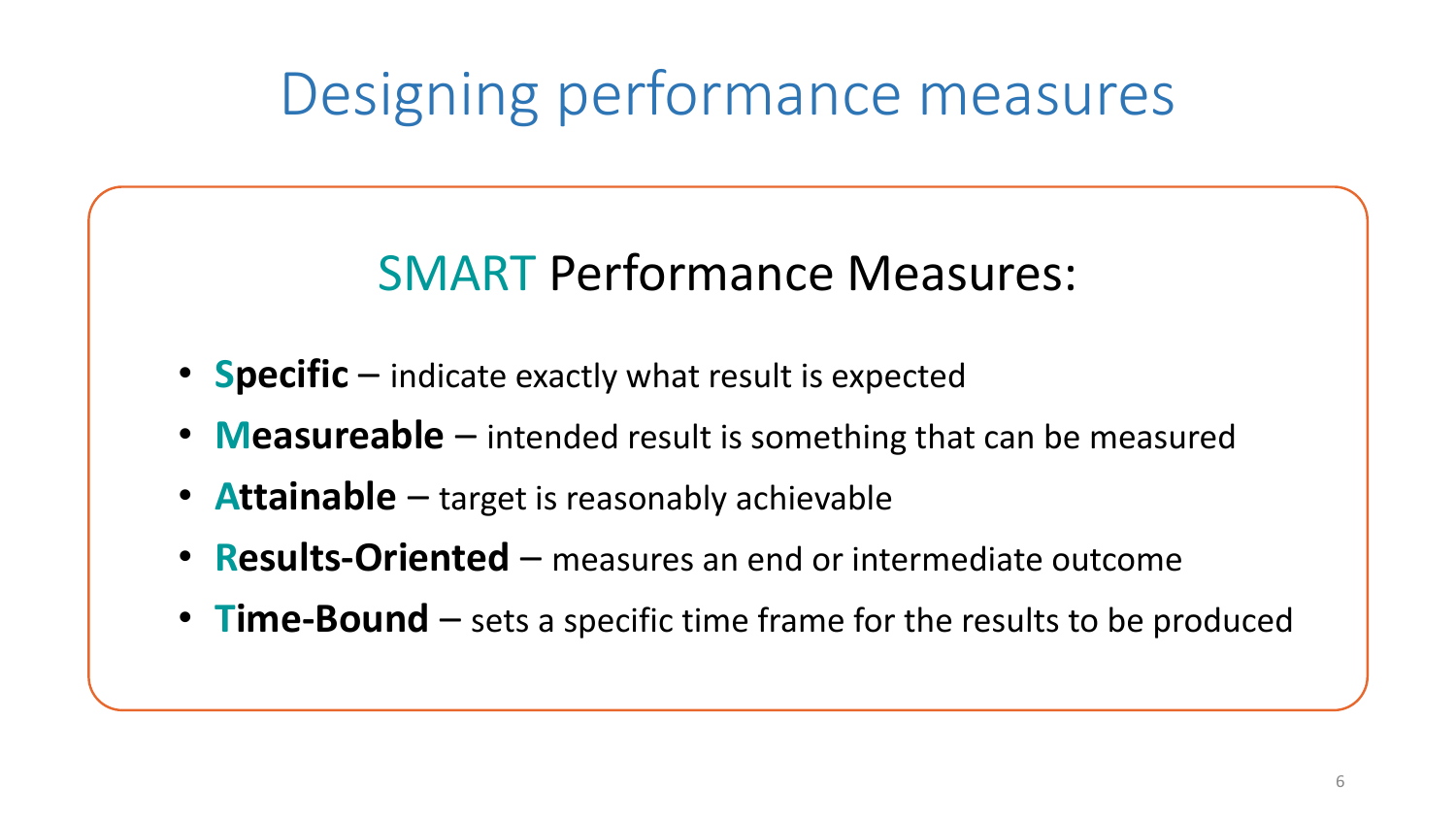What makes a good performance measure for a Direct Component grant project?

Based on the project's objective, which relates to the eligible activity

Represented numerically

Can be applied to many projects, if possible

Is **not** a milestone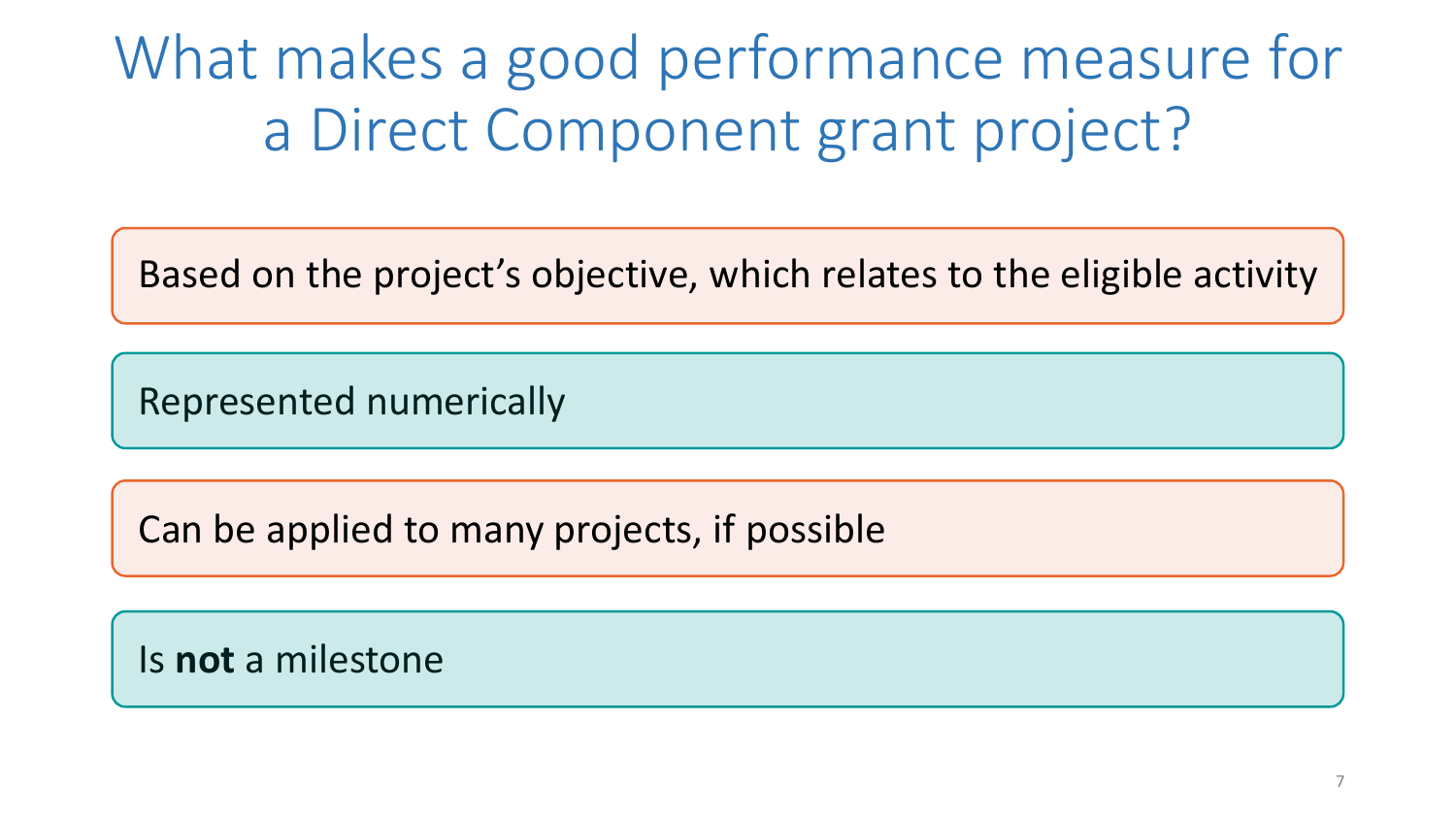# Performance measures ≠ milestones

Performance measures demonstrate progress towards reaching the project's objectives

- Based on the objective of the project, which relates back to the eligible activity
- Measureable
- Reported on in the Status of Performance Report



Milestones demonstrate progress in completing the activities or tasks described in the project's scope of work

- Based on the project's scope of work
- Discrete tasks that can be completed
- Reported on in the Milestones Report

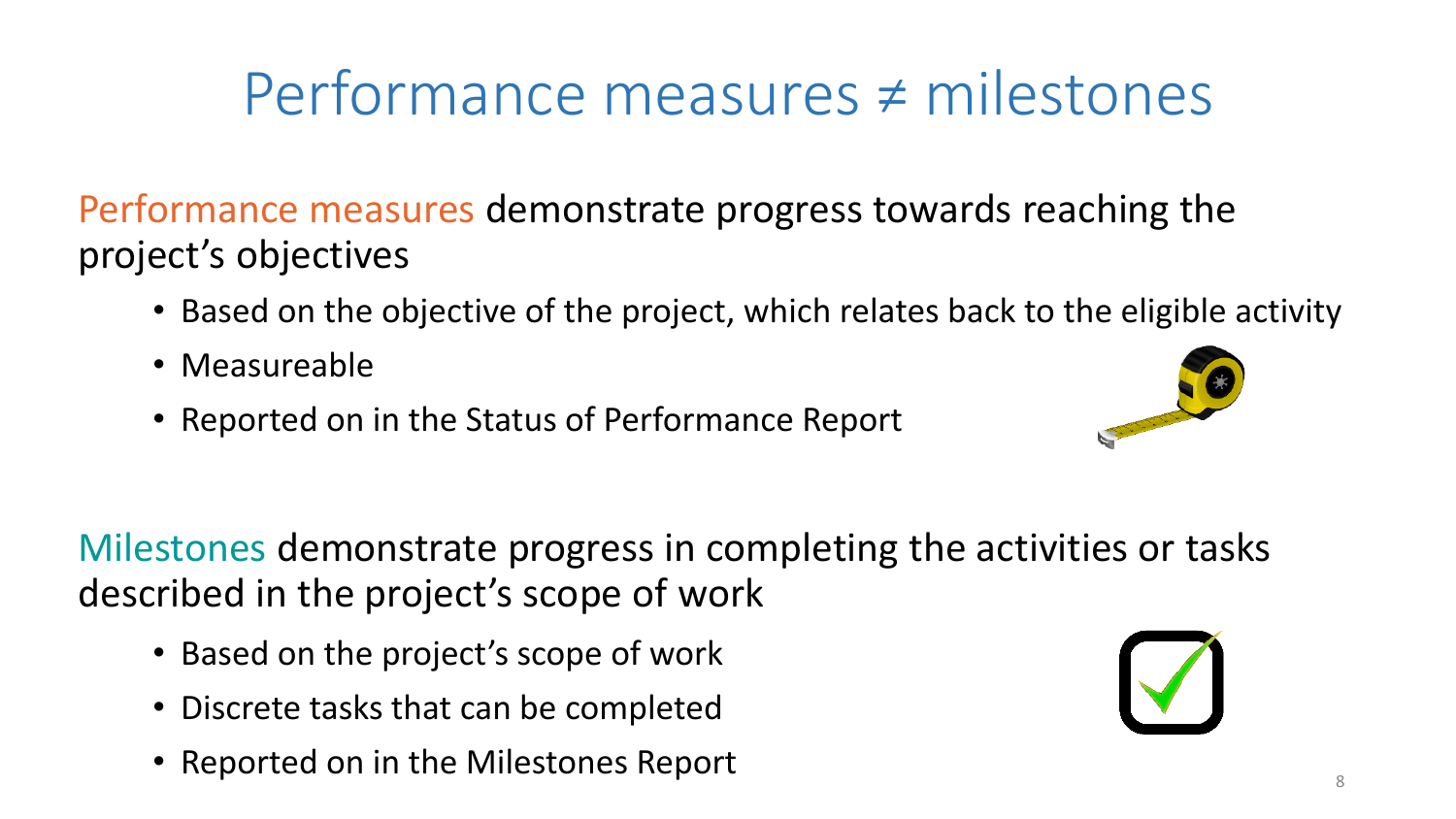# Example: planning & infrastructure project

**Project activity:** planning and constructing a dock

- **Eligible activities:** infrastructure projects benefitting the economy or ecological resources, including port infrastructure; planning assistance
- **Objective:** to increase dock capacity



- Complete engineering, design, and permitting
- Advertise for and select a contractor
- Begin construction
- Complete construction



- Number of planning deliverables completed
- Number of vessels that can be docked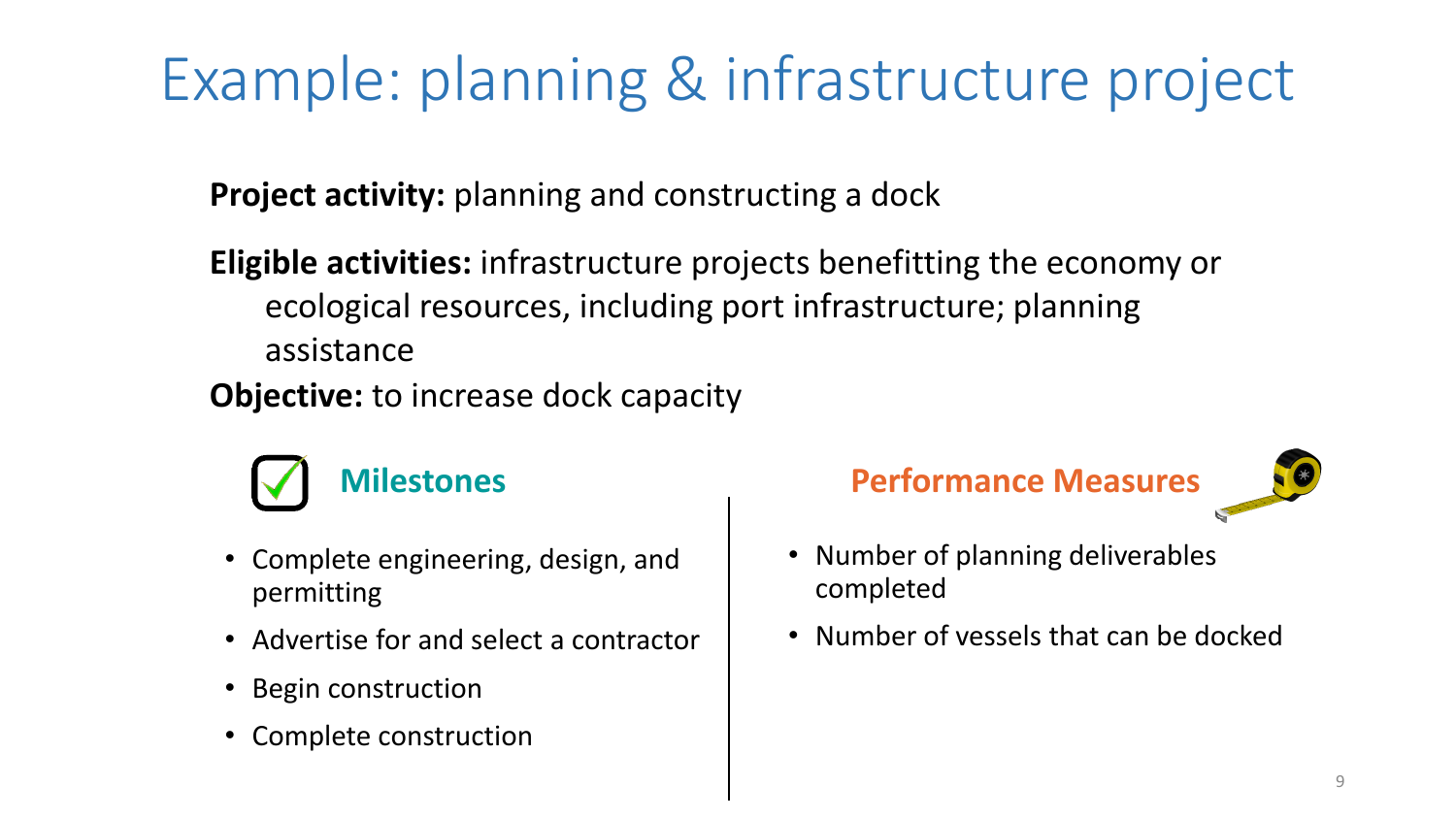#### RESTORE Act Status of Performance Report - Department of the Treasury

OMB Approval No. 1505-0250

| <b>Applicant/Grantee:</b>                                                    |                                             |                |                         |                                                    |                |                                        |                                                              |                                                  |                                                |  |
|------------------------------------------------------------------------------|---------------------------------------------|----------------|-------------------------|----------------------------------------------------|----------------|----------------------------------------|--------------------------------------------------------------|--------------------------------------------------|------------------------------------------------|--|
| <b>Title:</b>                                                                |                                             |                |                         | <b>Dock Improvement Project</b>                    |                |                                        |                                                              |                                                  |                                                |  |
| Reporting Period Ending (Options: initial report, Mar 31,<br><b>Sept 30)</b> |                                             |                |                         | Sept 30                                            |                |                                        |                                                              |                                                  |                                                |  |
| Goal(s):                                                                     |                                             |                |                         | To increase dock capacity for recreational boaters |                |                                        |                                                              |                                                  |                                                |  |
| <b>Eligible</b><br><b>Activity/</b><br><b>Discipline #</b>                   |                                             | Measure #      | <b>Measure</b>          | <b>Baseline</b><br><b>Target</b>                   |                | <b>Target Date</b><br>(month/<br>year) | <b>Progress</b><br>toward<br>target<br>(reporting<br>period) | <b>Progress</b><br>toward target<br>(cumulative) | <b>Status/Next Steps</b>                       |  |
|                                                                              | 8 <sup>°</sup><br>$\overline{\phantom{a}}$  | $\mathbf{1}$   | # planning deliverables | $\overline{0}$                                     | $\overline{2}$ | 9/2018                                 |                                                              | 1                                                | One design plan has been completed. One permit |  |
|                                                                              | $\overline{\phantom{a}}$                    |                | completed               |                                                    |                |                                        |                                                              |                                                  | application will be submitted summer 2018.     |  |
|                                                                              | $6\overline{6}$<br>$\overline{\phantom{a}}$ | $\overline{2}$ | # vessels that can be   | 10                                                 | 20             | 5/2020                                 | $\overline{0}$                                               | $\mathbf{0}$                                     | May be delayed by recent hurricanes            |  |
|                                                                              | $\overline{\phantom{a}}$                    |                | docked                  |                                                    |                |                                        |                                                              |                                                  |                                                |  |
|                                                                              | $\overline{\phantom{a}}$                    |                |                         |                                                    |                |                                        |                                                              |                                                  |                                                |  |
|                                                                              | $\overline{\phantom{0}}$                    |                |                         |                                                    |                |                                        |                                                              |                                                  |                                                |  |
|                                                                              | $\overline{\phantom{a}}$                    |                |                         |                                                    |                |                                        |                                                              |                                                  |                                                |  |
|                                                                              | $\cdot$                                     |                |                         |                                                    |                |                                        |                                                              |                                                  |                                                |  |
|                                                                              | $\overline{\phantom{a}}$                    |                |                         |                                                    |                |                                        |                                                              |                                                  |                                                |  |
|                                                                              | $\overline{\phantom{a}}$                    |                |                         |                                                    |                |                                        |                                                              |                                                  |                                                |  |
|                                                                              | $\overline{\phantom{a}}$                    |                |                         |                                                    |                |                                        |                                                              |                                                  |                                                |  |
|                                                                              | $\overline{\phantom{a}}$                    |                |                         |                                                    |                |                                        |                                                              |                                                  |                                                |  |
|                                                                              | $\overline{\phantom{a}}$                    |                |                         |                                                    |                |                                        |                                                              |                                                  |                                                |  |

According to the Paperwork Reduction Act of 1995, no persons are required to respond to a collection of information unless it displays a valid OMB control number. The valid OMB control numberfor this information collection time to review instructions, search existing data resources, gathering and maintaining the data needed, and completing and reviewing the collection of information, should be directed to the Department of the Treasury, Offi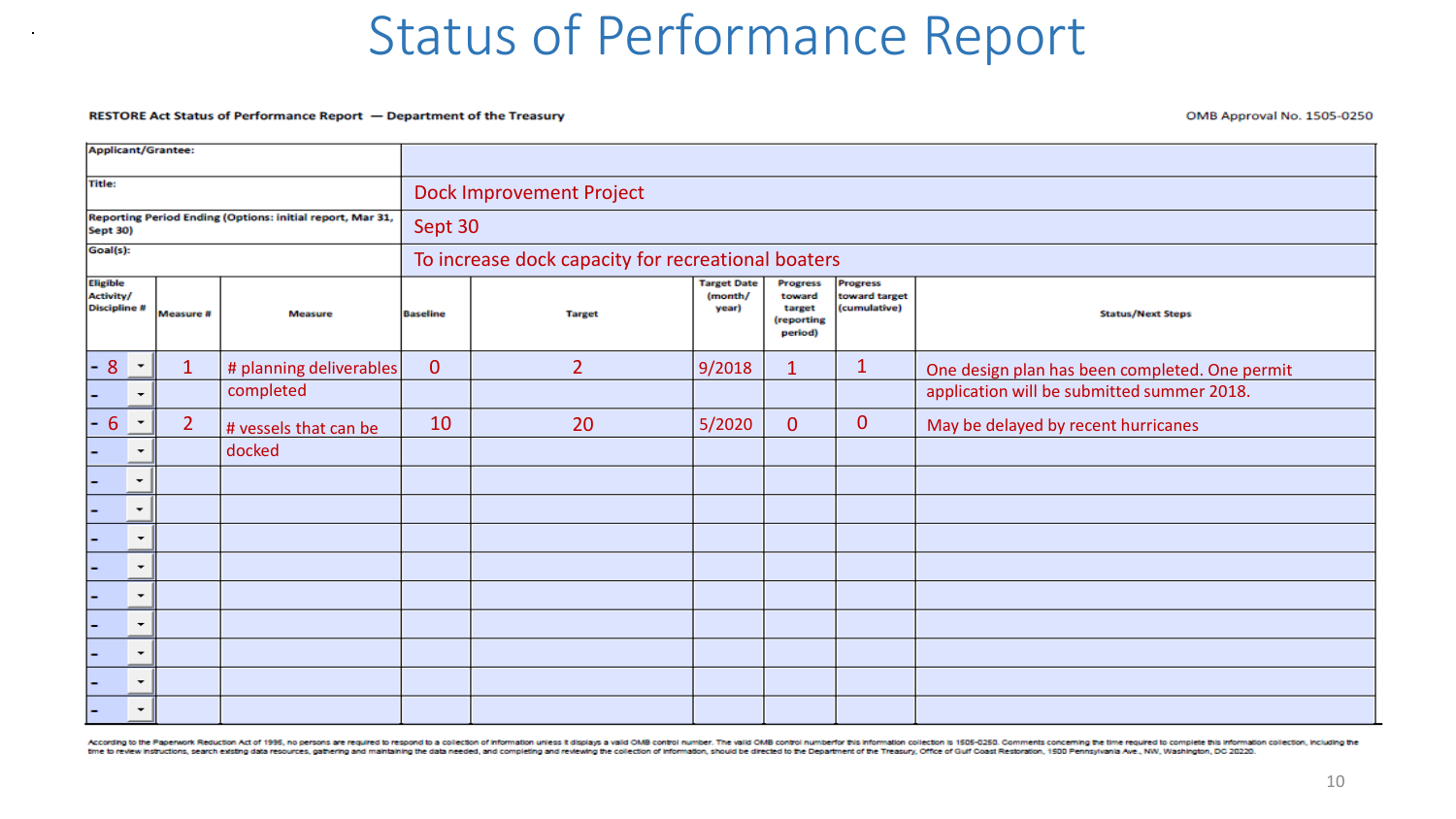#### RESTORE Act Status of Performance Report - Department of the Treasury

OMB Approval No. 1505-0250

| <b>Applicant/Grantee:</b>                                                                |                                                      |                  |                         |                                  |                                                    |                                        |                                                              |                                           |                                                |  |
|------------------------------------------------------------------------------------------|------------------------------------------------------|------------------|-------------------------|----------------------------------|----------------------------------------------------|----------------------------------------|--------------------------------------------------------------|-------------------------------------------|------------------------------------------------|--|
| <b>Title:</b>                                                                            |                                                      |                  |                         | Dock Improvement Project         |                                                    |                                        |                                                              |                                           |                                                |  |
| Reporting Period Ending (Options: initial report, Mar 31,<br><b>Sept 30)</b>             |                                                      |                  |                         | Sept 30                          |                                                    |                                        |                                                              |                                           |                                                |  |
| Goal(s):                                                                                 |                                                      |                  |                         |                                  | To increase dock capacity for recreational boaters |                                        |                                                              |                                           |                                                |  |
| <b>Eligible</b><br>Activity/<br><b>Discipline #</b>                                      |                                                      | <b>Measure #</b> | <b>Measure</b>          | <b>Baseline</b><br><b>Target</b> |                                                    | <b>Target Date</b><br>(month/<br>year) | <b>Progress</b><br>toward<br>target<br>(reporting<br>period) | Progress<br>toward target<br>(cumulative) | <b>Status/Next Steps</b>                       |  |
| 8                                                                                        | $\overline{\phantom{a}}$                             |                  | # planning deliverables | $\overline{0}$                   | $\overline{2}$                                     | 9/2018                                 |                                                              |                                           | One design plan has been completed. One permit |  |
|                                                                                          | $\overline{\phantom{a}}$                             |                  | completed               |                                  |                                                    |                                        |                                                              |                                           | application will be submitted summer 2018.     |  |
| $6^{\circ}$                                                                              | $\overline{\phantom{a}}$                             | $\overline{2}$   | # vessels that can be   | 10                               | 20                                                 | 5/2020                                 | 0                                                            | 0                                         | May be delayed by recent hurricanes            |  |
|                                                                                          | $\overline{\phantom{a}}$                             |                  | docked                  |                                  |                                                    |                                        |                                                              |                                           |                                                |  |
|                                                                                          | $\overline{\phantom{a}}$                             |                  |                         |                                  |                                                    |                                        |                                                              |                                           |                                                |  |
|                                                                                          | $\overline{\phantom{a}}$                             |                  |                         |                                  |                                                    |                                        |                                                              |                                           |                                                |  |
|                                                                                          | $\overline{\phantom{a}}$                             |                  |                         |                                  |                                                    |                                        |                                                              |                                           |                                                |  |
| $\overline{\phantom{a}}$                                                                 |                                                      |                  |                         |                                  |                                                    |                                        |                                                              |                                           |                                                |  |
| i<br>H<br>SMART Criteria: Specific, Measurable, Attainable, Results-Oriented, Time-Bound |                                                      |                  |                         |                                  |                                                    |                                        |                                                              |                                           |                                                |  |
|                                                                                          | $\overline{\phantom{0}}$<br>$\overline{\phantom{a}}$ |                  |                         |                                  |                                                    |                                        |                                                              |                                           |                                                |  |

According to the Paperwork Reduction Act of 1995, no persons are required to respond to a collection of information unless it displays a valid OMB control number. The valid OMB control numberfor this information collection time to review instructions, search existing data resources, gathering and maintaining the data needed, and completing and reviewing the collection of information, should be directed to the Department of the Treasury, Offi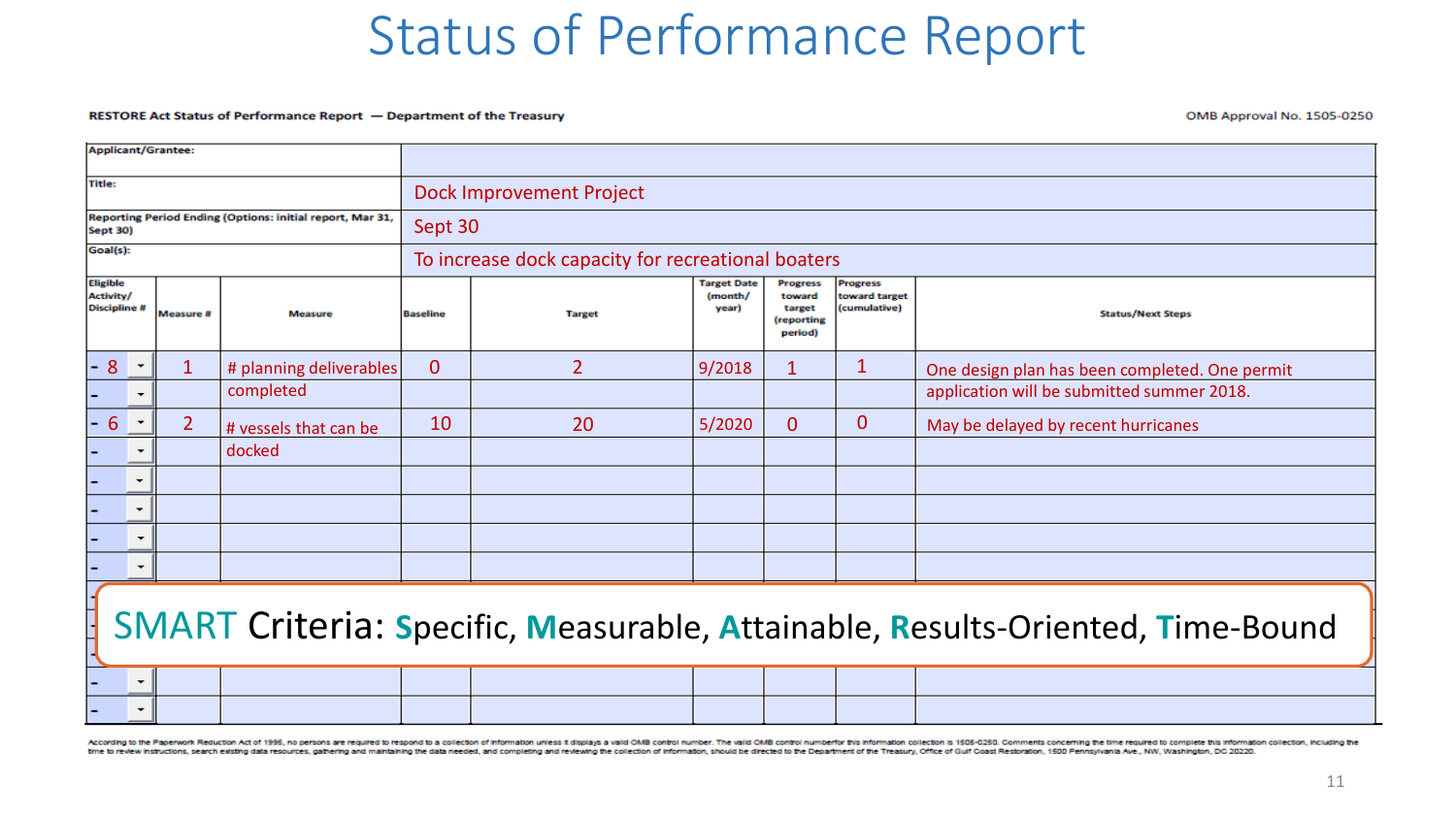# Example: habitat restoration project

**Project activity:** creating marsh habitat with dredged material

**Eligible activity:** restoration and protection of the natural resources, ecosystems, fisheries, marine and wildlife habitats, beaches and coastal wetlands of the Gulf Coast Region

**Objective:** to restore 10 acres of marsh habitat



- Construct a berm
- Place fill material
- Plant native vegetation
- Complete monitoring of pre- and postconstruction activities

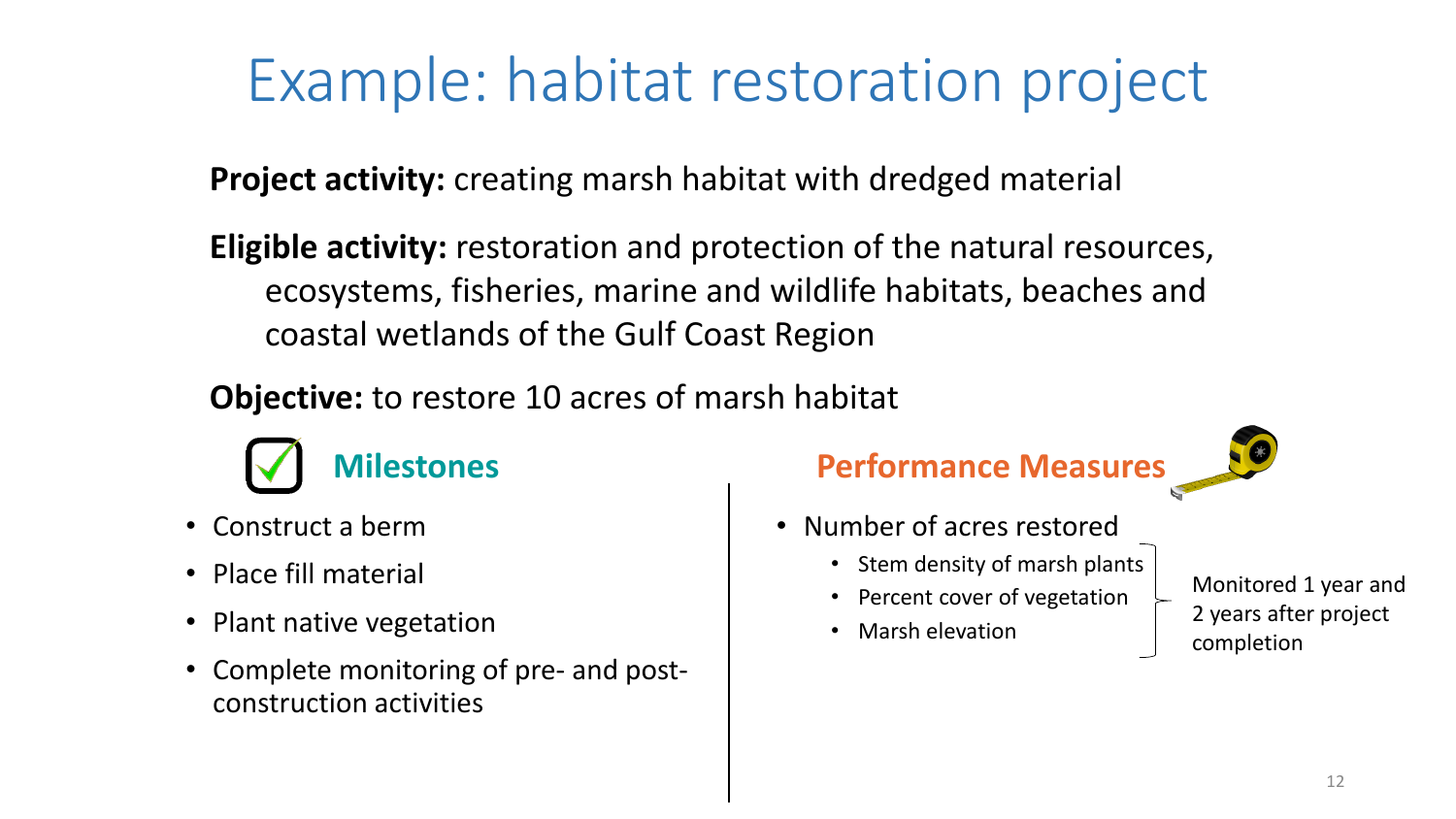# Example: workforce development project

**Project activity:** training individuals to work in the trucking industry

**Eligible activity:** workforce development and job creation

**Objective:** to increase the number of individuals qualified to work in and employed by the trucking industry



- Complete curriculum development
- Advertise and recruit participants
- Conduct training classes
- Conduct post-project monitoring activities





- Number of individuals trained for workforce
- Number of industry certifications received
- Percent of graduates employed in industry 6 months after training completed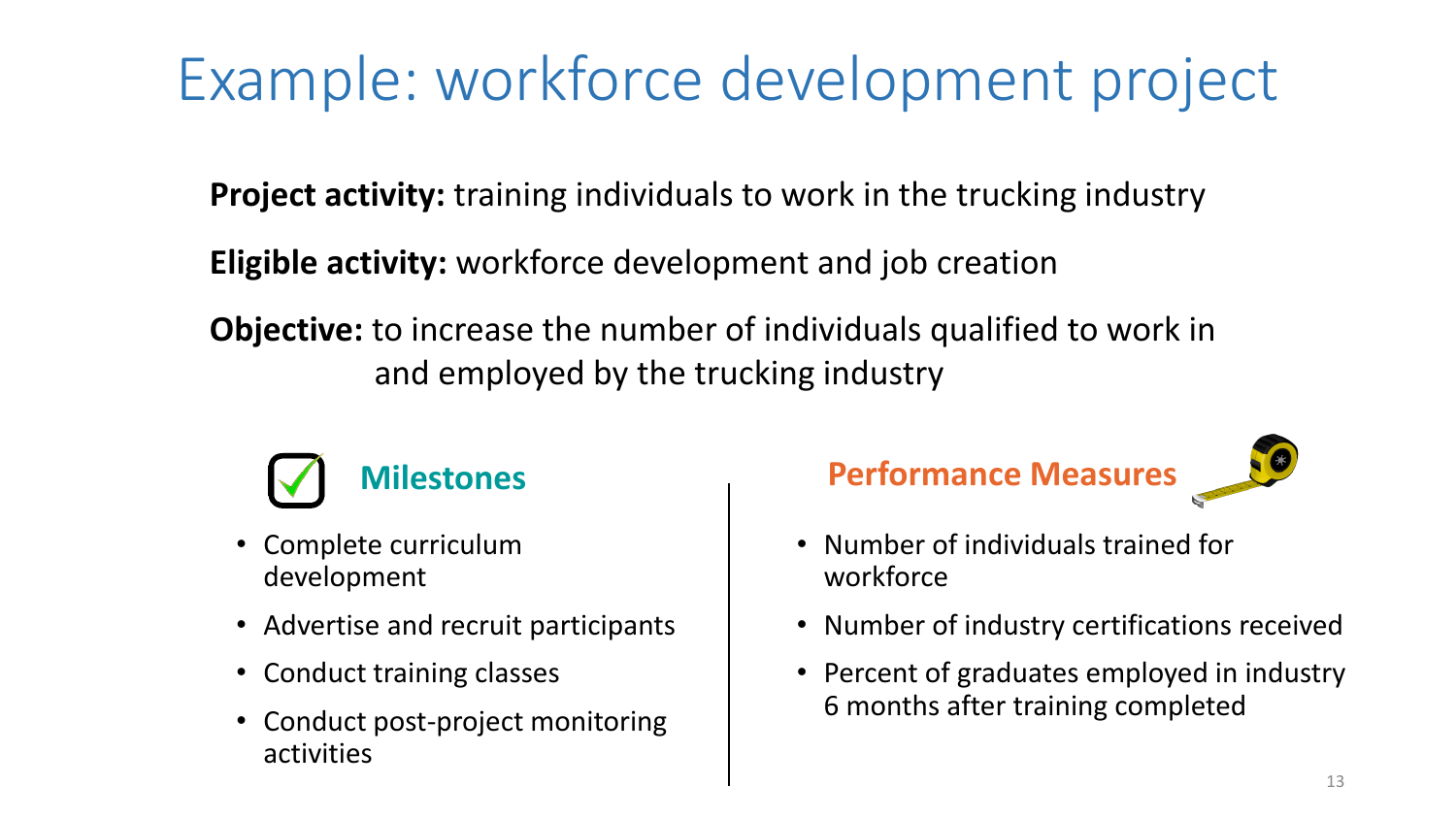## Recommended performance measures

OGCR has developed a list of ~70 performance measures that may be applicable to Direct Component grant projects.

- Based, in part, on performance measures used by the Gulf Coast Ecosystem Restoration Council and National Fish and Wildlife Foundation
- Recipients are encouraged, but not required, to select measures from the list

| <b>Examples:</b> | - Total number of acres restored | - Number of monitoring events         |  |  |  |
|------------------|----------------------------------|---------------------------------------|--|--|--|
|                  | - Number of jobs created         | - Number of miles of road constructed |  |  |  |
|                  | - Number of recreational fishers | - Number of visitors                  |  |  |  |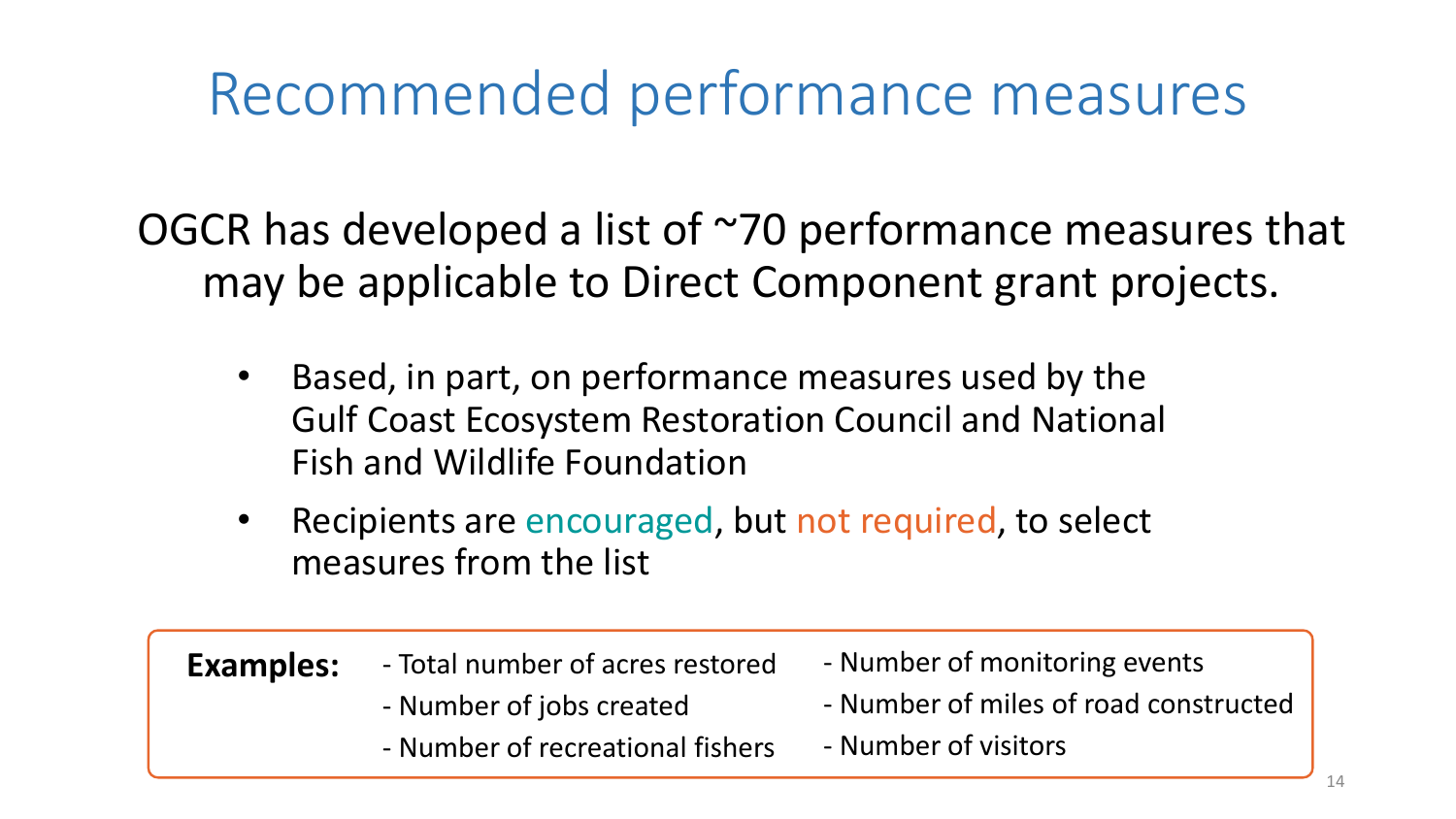## Tips and suggestions

- Quality over quantity: fewer, meaningful measures are better than more, less-meaningful measures
- Base performance measures on the project objective
- Differentiate between performance measures and project milestones, and report each on the appropriate form
- Use performance measures from the recommended list, when applicable
- Make sure performance measures can be represented numerically and check that the target and baseline values are in the same units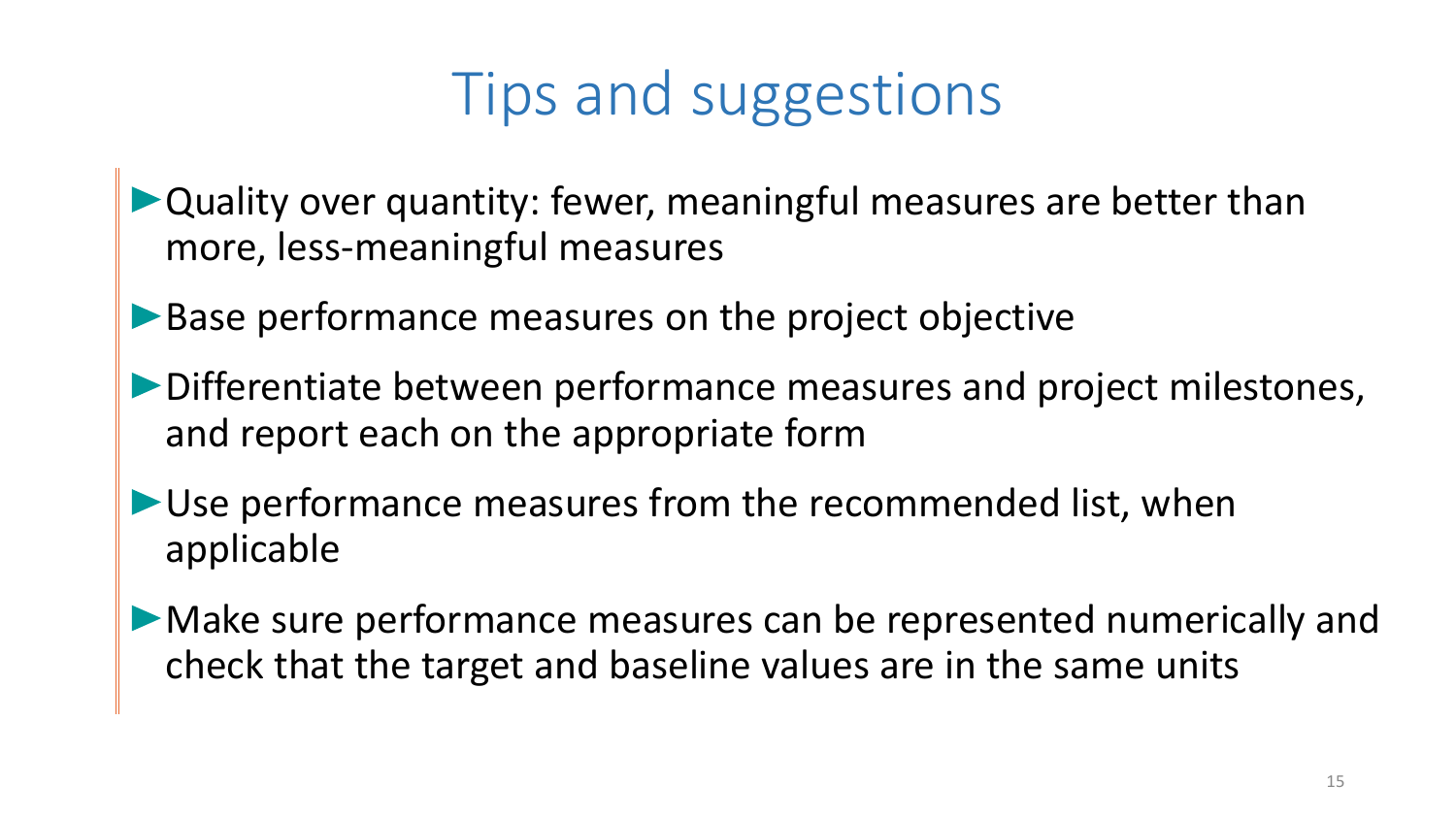#### Should relate to the true purpose of the

|  |  | project. |
|--|--|----------|
|  |  |          |
|  |  |          |

|                                                     |                                                           | RESTORE Act Status of Performance Report - Department of the Treasury |                 |               |                                        |                                                              |                                                  | OMB Approval No. 1505-0250 |
|-----------------------------------------------------|-----------------------------------------------------------|-----------------------------------------------------------------------|-----------------|---------------|----------------------------------------|--------------------------------------------------------------|--------------------------------------------------|----------------------------|
| <b>Applicant/Grantee:</b>                           |                                                           |                                                                       |                 |               |                                        |                                                              |                                                  |                            |
| <b>Title:</b>                                       |                                                           |                                                                       |                 |               |                                        |                                                              |                                                  |                            |
| <b>Sept 30)</b>                                     | Reporting Period Ending (Options: initial report, Mar 31, |                                                                       |                 |               |                                        |                                                              |                                                  |                            |
| Goal(s):                                            |                                                           |                                                                       |                 |               |                                        |                                                              |                                                  |                            |
| <b>Eligible</b><br>Activity/<br><b>Discipline #</b> | Measure #                                                 | <b>Measure</b>                                                        | <b>Baseline</b> | <b>Target</b> | <b>Target Date</b><br>(month/<br>year) | <b>Progress</b><br>toward<br>target<br>(reporting<br>period) | <b>Progress</b><br>toward target<br>(cumulative) | <b>Status/Next Steps</b>   |
| $\overline{\phantom{a}}$<br>-                       |                                                           |                                                                       |                 |               |                                        |                                                              |                                                  |                            |
| $\overline{\phantom{a}}$<br>-                       |                                                           |                                                                       |                 |               |                                        |                                                              |                                                  |                            |
| $\overline{\phantom{a}}$                            |                                                           |                                                                       |                 |               |                                        |                                                              |                                                  |                            |
| $\star$                                             |                                                           |                                                                       |                 |               |                                        |                                                              |                                                  |                            |
| $\star$                                             |                                                           |                                                                       |                 |               |                                        |                                                              |                                                  |                            |
| $\star$                                             |                                                           |                                                                       |                 |               |                                        |                                                              |                                                  |                            |
|                                                     |                                                           |                                                                       |                 |               |                                        |                                                              |                                                  |                            |
| $\overline{\phantom{a}}$                            |                                                           |                                                                       |                 |               |                                        |                                                              |                                                  |                            |
| $\overline{\phantom{a}}$                            |                                                           |                                                                       |                 |               |                                        |                                                              |                                                  |                            |
| $\overline{\phantom{a}}$                            |                                                           |                                                                       |                 |               |                                        |                                                              |                                                  |                            |
| $\star$<br>-                                        |                                                           |                                                                       |                 |               |                                        |                                                              |                                                  |                            |
| $\star$                                             |                                                           |                                                                       |                 |               |                                        |                                                              |                                                  |                            |
| $\overline{\phantom{a}}$                            |                                                           |                                                                       |                 |               |                                        |                                                              |                                                  |                            |

According to the Paperwork Reduction Act of 1995, no persons are required to respond to a collection of information unless it displays a valid OMB contage and OMB control number. The valid OMB control number or this inform this information collection, including th time to review instructions, search existing data resources, gathering and maintaining the data leting and reviewing the collection rmation, should be directed to the Department of the Treasury, Office of Gulf Coast Restoration. gton, DC 20220

Should relate to the project goal and should be different from the milestones.

#### Should both be numbers and have the same units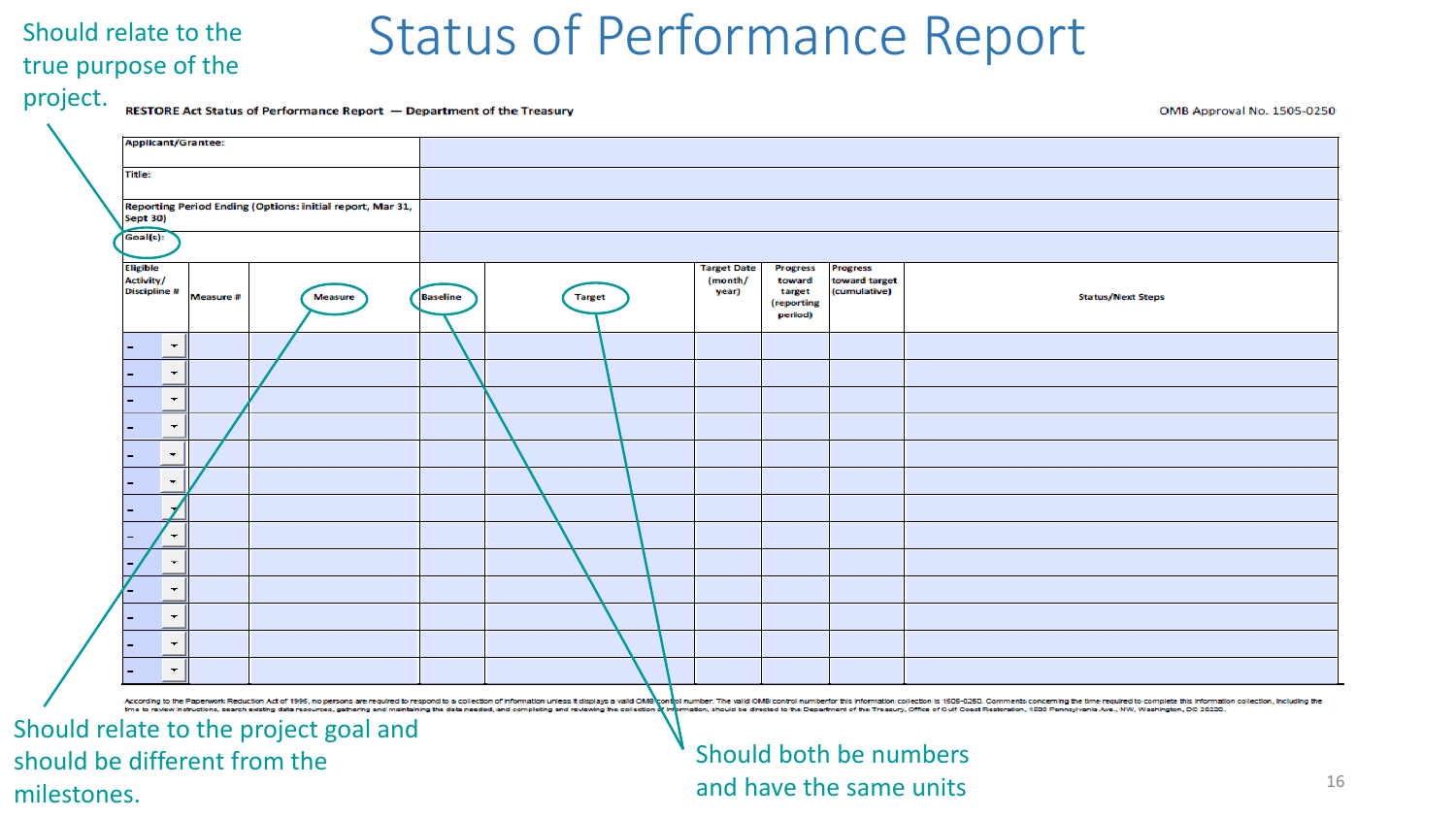# Tips and suggestions

• Think about the project objectives and performance measures early in the planning process, preferably at the MYP stage

• Not all information needs be known at the time of application

- Target value may be determined by planning activities included in the project
- Baseline value may be determined by monitoring activities included in the project

**• Project monitoring:** 

- Consider monitoring needs during the early stages of project development
- Monitoring costs can be included in the project budget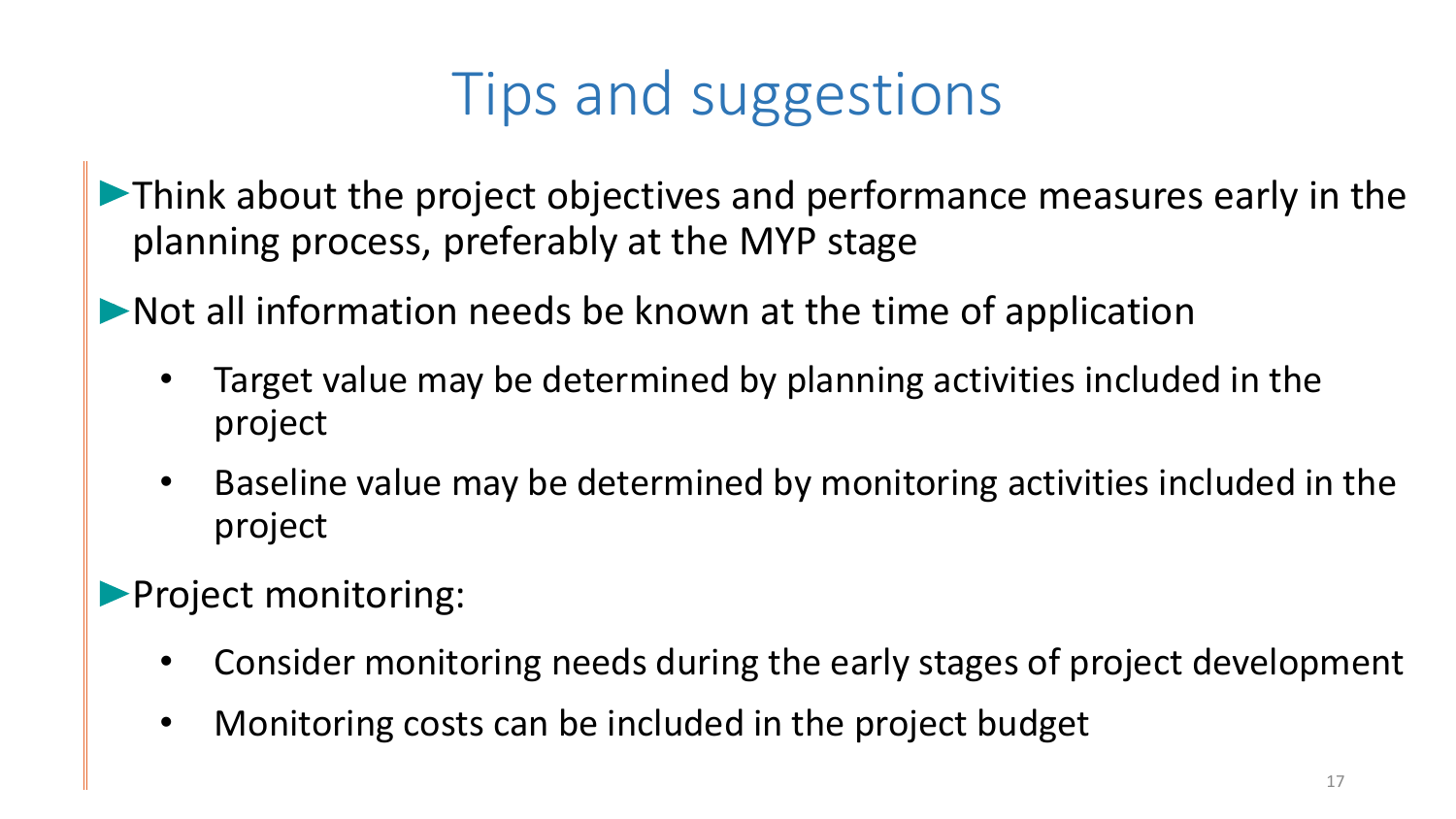## Project monitoring

#### Pre- and post- project monitoring both may be necessary, depending on the nature of the project and its objectives.

Pre-project monitoring may be necessary to determine the baseline

Post-project monitoring may be necessary to determine the project's success in achieving its objectives

#### **Project Monitoring Resources:**

Deepwater Horizon Natural Resource Trustees. *Final Programmatic Damage Assessment and Restoration Plan and Final Programmatic Environmental Impact Statement*. Chapter 5 "Restoring Natural Resources," Appendix E, "Monitoring and Adaptive Management Framework," Pg. 5-366 - 5-405. February 2016. http://www.gulfspillrestoration.noaa.gov/sites/default/files/wp-content/uploads/Chapter-5 Restoring-Natural-Resources\_508.pdf.

National Academies of Sciences, Engineering, and Medicine. 2017. *Effective Monitoring to Evaluate Ecological Restoration in the Gulf of Mexico*. Washington, DC: The National Academies Press. [https://doi.org/10.17226/23476.](https://doi.org/10.17226/23476)

[The Gulf Coast Ecosystem Restoration Council. DRAFT Interim Guidance Observational Data Plan. https://www.restorethegulf.gov/gcerc](https://www.restorethegulf.gov/gcerc-grants-office/gcerc-grants-resources)grants-office/gcerc-grants-resources.